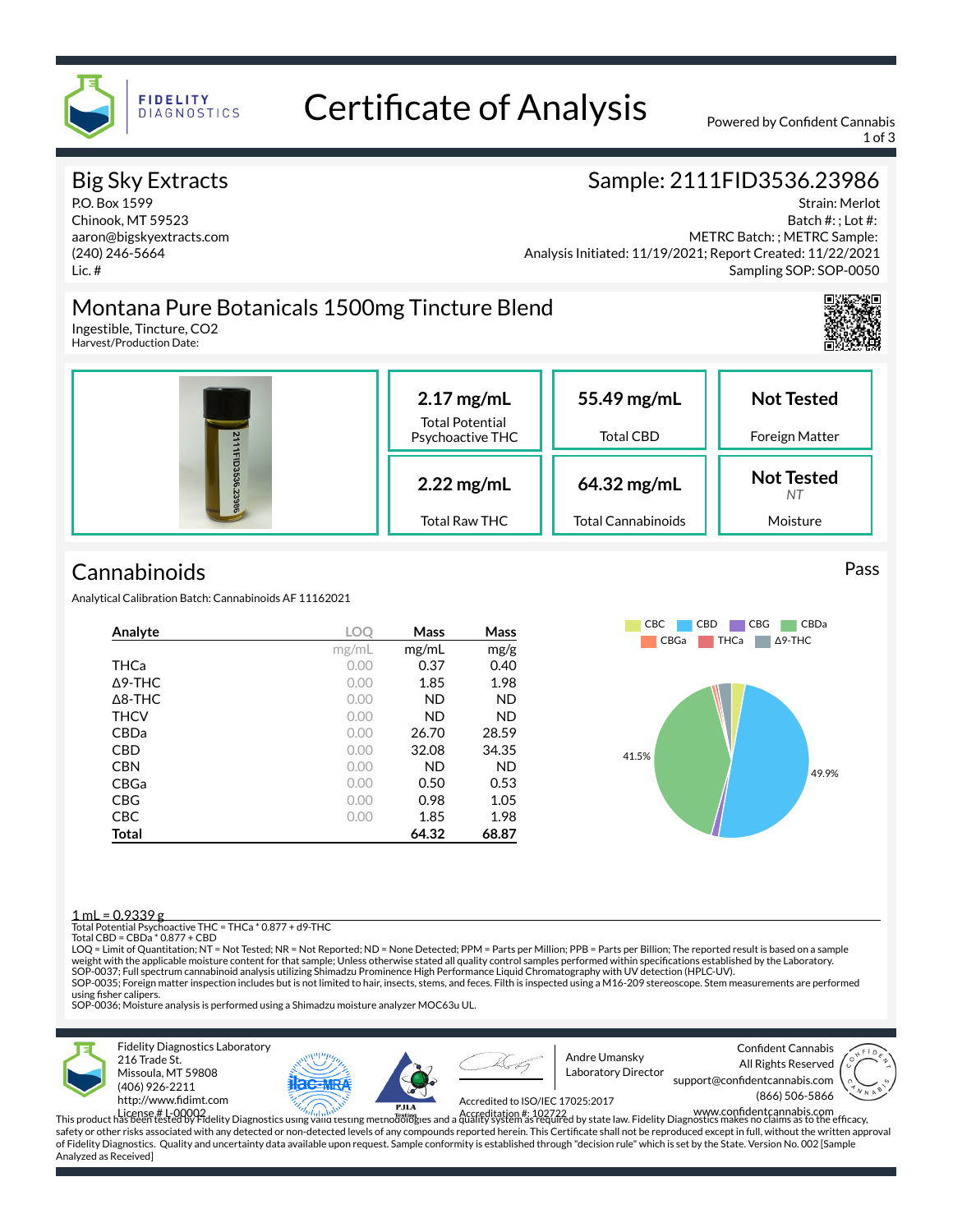

## Certificate of Analysis Powered by Confident Cannabis

2 of 3

#### Big Sky Extracts

P.O. Box 1599 Chinook, MT 59523 aaron@bigskyextracts.com (240) 246-5664 Lic. #

### Sample: 2111FID3536.23986

Strain: Merlot Batch #: ; Lot #: Analysis Initiated: 11/19/2021; Report Created: 11/22/2021 METRC Batch: ; METRC Sample: Sampling SOP: SOP-0050

#### Montana Pure Botanicals 1500mg Tincture Blend

Ingestible, Tincture, CO2 Harvest/Production Date:

#### **Terpenes** Analytical Calibration Batch:

**Analyte LOQ Mass Mass**

### Primary Aromas

LOQ = Limit of Quantitation; NT = Not Tested; NR = Not Reported; ND = None Detected; PPM = Parts per Million; PPB = Parts per Billion; The reported result is based on a sample weight with the applicable moisture content for that sample; Unless otherwise stated all quality control samples performed within specifications established by the Laboratory. SOP-0044; Terpenoid profile screen is performed using a Thermo Scientific TRACE 1300 Gas Chromatography instrument equipped with a Flame Ionization Detector (GC-FID). Fidelity Diagnostics Laboratory 216 Trade St. Missoula, MT 59808 (406) 926-2211 http://www.fidimt.com License # L-00002<br>This product has been tested by Fidelity Diagnostics using valid testing methodologies and a quality system as required by state law. Fidelity Diagnostics makes no claims as to the efficacy, Confident Cannabis All Rights Reserved support@confidentcannabis.com (866) 506-5866 Andre Umansky Laboratory Director Accredited to ISO/IEC 17025:2017

safety or other risks associated with any detected or non-detected levels of any compounds reported herein. This Certificate shall not be reproduced except in full, without the written approval of Fidelity Diagnostics. Quality and uncertainty data available upon request. Sample conformity is established through "decision rule" which is set by the State. Version No. 002 [Sample Analyzed as Received]